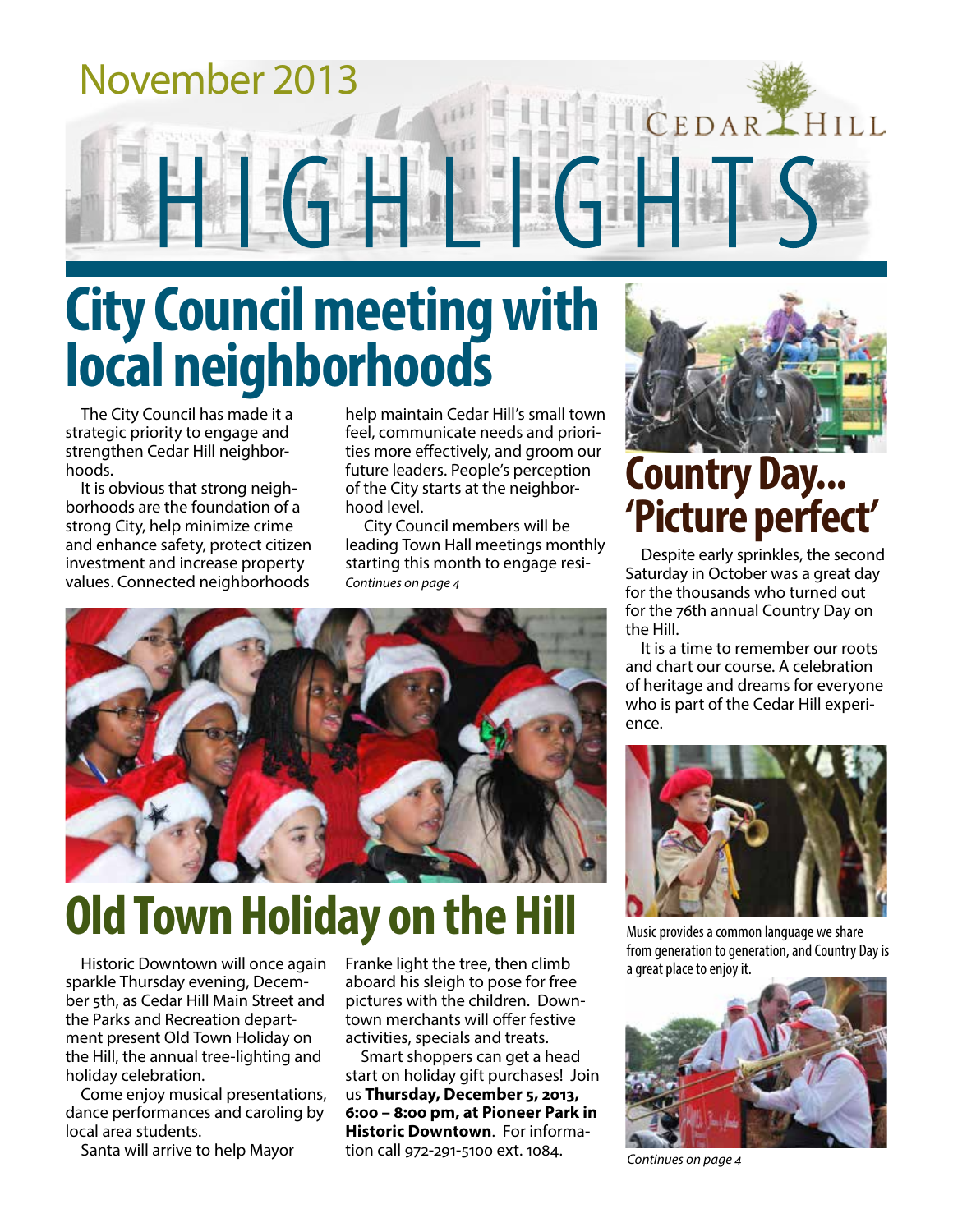## **Kids on the Hill draws over 1,000**

The Cedar Hill Parks and Recreation Department and the Zula B. Wylie Library hosted about 1,000 children and their families from all over the DFW Metroplex who came out and enjoyed the Kids on the Hill Creative Arts Festival at Valley Ridge Park in September.

They celebrated art, creativity and family. The Radio Disney Dallas Road Crew was a big hit and everyone enjoyed music from the Que Pastas and stories from local adult and youth storytellers.

Sponsors for this event included Resource 1 Credit Union, Friends of the Library, Texas Commission on the Arts, Cedar Hill Home Depot, Visual Expressions Creative Arts School, Cedar Hill Schlotzsky's, Cedar Hill State Park and the City of Cedar Hill.

See pictures of kids and families having a great time at this event at*cedarhilltx.com/kidsonthehill*.

### **Help ELF & Friends bring better holidays to Cedar Hill families**

**E**MS, **L**awEnforcement, **F**irefighters or ELF & Friends is a non-profit organization operated by the Cedar Hill Fire & Police Associations. With local residents' help they help provide Christmas for about 200 children and senior citizens of Cedar Hill.

By Nov. 22 ELF Trees, containing tags with individual needs, will be at Cedar Hill Wal\*Mart, Fire Station #211 (1212 W. Belt Line Rd.), Police Department (285 Uptown Blvd. #200) and Zula B. Wylie Library (225 Cedar St).

We can all help by visiting a tree, selecting a tag or two and purchasing items listed for the individuals or families on the tags.

These new, unwrapped items, with the ELF tags attached, should be brought Fire Station #211 or the Police Department by Friday, Dec. 13.

### **Putting a face on government Judge values his role as educator**

Cedar Hill's Juvenile Judge, Cedric Mims is a graduate of Cedar Hill High School, Class of 1999.

He grew up in Cedar Hill and after graduating from Cedar Hill High School he attended UT Austin, then went to law school in California. He always knew he would return to the Dallas area, but never imaged he would work for the same city he grew up in. "I didn't expect to be a judge, I sort of feel into the position," said Mims.

As Municipal Court Juvenile Judge for the City, he handles Class C misdemeanor cases that can be punished with a fine or community service. He presides over trials such as animal cruelty and property hearings and works with the police department to review and sign warrants.

As a Cedar Hill Judge, Mims gets to interact with the community more than if he was a judge in a larger city. Those interactions help him understand each case because each is unique. Parents have sent him "Thank You" cards explaining how he has impacted their child's life

#### **Saturday litter collection**

Meet at the Government Center every Saturday at 9 a.m. to help keep Cedar Hill clean by collecting litter in all parts of the city. This program is supported by Keep Cedar Hill Beautiful and coordinated by Don Hughes. To confirm, if weather is iffy, please call him at 972.765.4285.

### **City holiday closings**

**City offices , Animal Shelter and Senior Center:** Closed Christmas Eve, Christmas Day; and New Year's Day.

**Rec Center:** Closed for floor resurfacing, Monday, Dec. 23, 2013, closed Christmas Eve and Christmas Day. Open New Year's Eve but closing at 6 pm. Closed New Year's Day. **Library:** Closed Christmas Eve and Christmas Day. Open New Year's Eve but closing at 6 pm. Closed New Year's Day.



Judge Cedric Mims

by informing the child of the many negative outcomes of breaking the law. "Ignorance of the law is not an excuse," said Mims. As a judge, he feels one of his main goals is to educate the community, especially the youth, of local and national laws and how they pertain to them and their community.

Judge Mims knows exactly what it is like growing up in Cedar Hill. While serving on the bench he does much more than fairly judge cases; he has an impact on the youth of our community, and that affects everyone.



**Join the Cedar Hill Community Band** Call Donald Stockard at 214.542.8529 or email cedarhillcommunityband@yahoo. com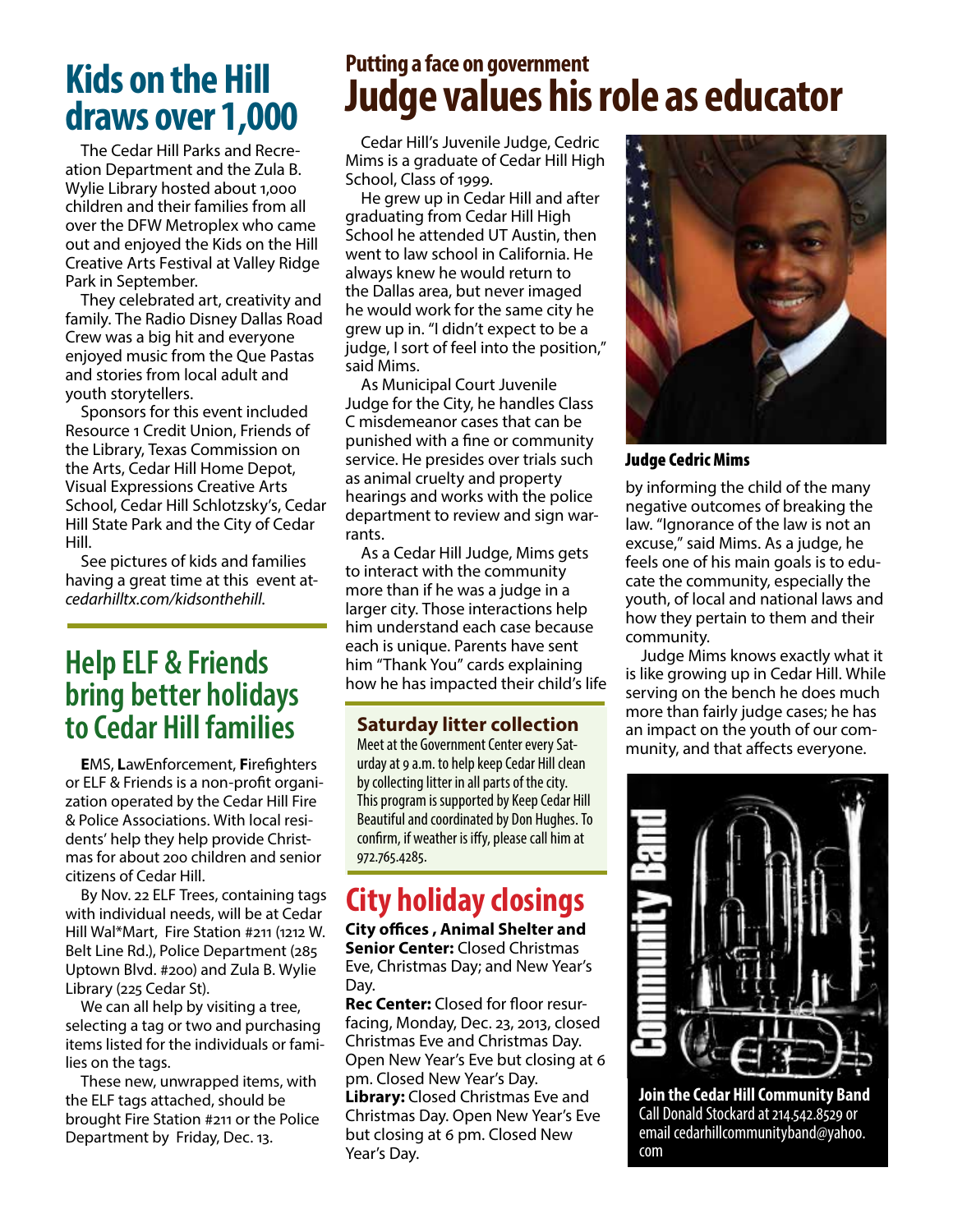

At the Country Day on the Hill opening ceremony, Mayor Rob Franke (at microphone) presents a Blue Star Banner with three stars to the Jim and Caren Chapman family for their three sons serving in the U.S. military.



City Manager Alan Sims, left, and his wife Gayle hold the Lifetime Achievement Award from Texas City Management Assn. which was presented to him by TCMA President Don Johnson. Mayor Franke, at the City Council meeting, said Sims had achieved in 13 years in Cedar Hill what many others seek for a lifetime and never attain.



Above, Council Member Wallace Swayze presents a STAR Student award to Asia Satter, a fourth grade student at Plummer Elementary. Below, Council Member Stephen Mason presents a STAR student award to Michelle Cruz, a fourth grade student at Highlands Elementary.



# People make it a community  $C A^2 E E N D A^3 R$

*For the most up-to-the-minute information on events, check out the City's online calendar by scanning this QR code with your smartphone. Free QR scanners are available in your phone's app store.*



# NOVEMBER

#### **27 Computer Basics: A Brief Tour**

2-3 p.m. Zula B. Wylie Public Library

This class has been designed for people who have little to no experience with computers. Learn about using a mouse and keyboard, the parts of a computer, e-mail, and Internet searching. We are also eager to help you with other issues, so bring your questions. Space is limited For more information call 972.291.7323 x1311.

# DECEMBER

#### **1 Holiday Membership Special**

Cedar Hill Recreation Center

20% off annual membership and \$10 off 3-month membership through Jan. 5, 2014, excluding corporate memberships. For more information, call 972.293.5233.

#### **5 Old Town Holiday on the Hill**

Pioneer Park in downtown Cedar Hill

At the annual holiday tree lighting celebration, Santa arrives for photos in his sleigh, plus kids activities, treats and live entertainment. Visit *cedarhilltx.com/holiday*

#### **7 Library Holiday Open House**

Zula B. Wylie Public Library Meet Mr. & Mrs. Claus, create holiday crafts, buy children's books. Remember your camera. For more information call 972.291.7323 x1313

#### **19 Polar Express Night**

Zula B. Wylie Public Library Enjoy a magical journey to the North Pole. Wear pajamas for train rides, stories, hot chocolate. For more information call 972.291.7323 x1313

#### **30 Kwanzaa Celebration**

Zula B. Wylie Public Library Learn about the seven principles of Kwanzaa, enjoy storytelling performances and taste traditional foods. For more information call 972.291.7323 x1313

#### **City Council Meetings**

Are usually held on the 2nd and 4th Tuesdays of the month, except for November and December which have only one meeting. For the full schedule of meetings and more information visit *cedarhilltx.com/citycouncilmeeting.*

#### **City closings for holidays**

City Administration offices will be closed Thanksgiving Day, Christmas Eve and Christmas Day and New Year's Day. To check holiday hours for other City facilities please visit *cedarhilltx.com* or call facilities directly using numbers on the back page.